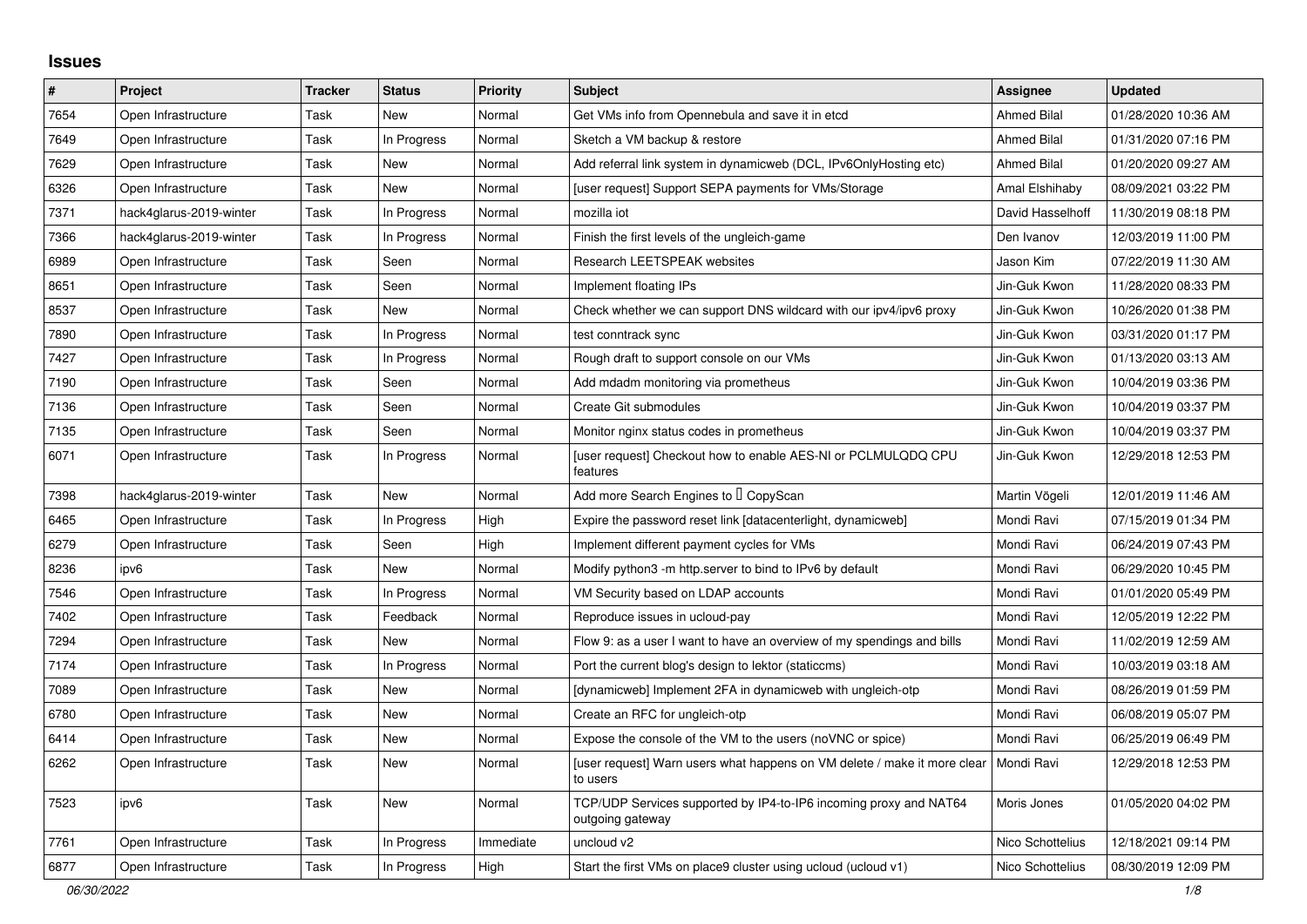| $\vert$ # | Project                              | <b>Tracker</b> | <b>Status</b> | <b>Priority</b> | Subject                                                                                            | <b>Assignee</b>  | <b>Updated</b>      |
|-----------|--------------------------------------|----------------|---------------|-----------------|----------------------------------------------------------------------------------------------------|------------------|---------------------|
| 6869      | Open Infrastructure                  | Task           | In Progress   | High            | Challenge OpenStack and OpenNebula with ucloud                                                     | Nico Schottelius | 08/09/2021 03:20 PM |
| 6762      | Open Infrastructure                  | Task           | New           | High            | Allow IPv6 only hosts to properly send emails to IPv4 only hosts                                   | Nico Schottelius | 06/03/2019 04:18 PM |
| 6435      | Open Infrastructure                  | Task           | Feedback      | High            | Improvements for IPv6.work v1.0                                                                    | Nico Schottelius | 03/19/2019 05:16 AM |
| 10411     | Open Infrastructure                  | Task           | In Progress   | Normal          | Migrate ula.ungleich.ch into Kubernetes and upgrade it to latest Django                            | Nico Schottelius | 03/19/2022 07:46 PM |
| 10238     | ipv6                                 | Task           | Waiting       | Normal          | ipv6-only DNS setup is misleading and misconfigured                                                | Nico Schottelius | 01/31/2022 01:36 PM |
| 10091     | Open Infrastructure                  | Task           | In Progress   | Normal          | SBC router / board evaluation 2022                                                                 | Nico Schottelius | 12/31/2021 11:01 PM |
| 9650      | Swiss School of Digital<br>Education | Task           | In Progress   | Normal          | Organise food                                                                                      | Nico Schottelius | 08/19/2021 12:24 PM |
| 9649      | Swiss School of Digital<br>Education | Task           | Waiting       | Normal          | Rent Bus                                                                                           | Nico Schottelius | 08/19/2021 12:21 PM |
| 9648      | Swiss School of Digital<br>Education | Task           | In Progress   | Normal          | Organise OWASP event / Christian Folini (2021-10-2330)                                             | Nico Schottelius | 08/19/2021 12:27 PM |
| 9624      | Open Infrastructure                  | Task           | Seen          | Normal          | [user request] Add support for email hosting                                                       | Nico Schottelius | 08/09/2021 03:23 PM |
| 9516      | Open Infrastructure                  | Task           | New           | Normal          | Add proxy protocol support for IPv4<->IPv6 proxies to enable client IP<br>information pass through | Nico Schottelius | 07/17/2021 07:43 PM |
| 9487      | Open Infrastructure                  | Task           | In Progress   | Normal          | Migrate our ceph clusters into rook                                                                | Nico Schottelius | 07/08/2021 11:35 PM |
| 9468      | Open Infrastructure                  | Task           | In Progress   | Normal          | Test helm kube-prometheus-stack                                                                    | Nico Schottelius | 07/01/2021 04:00 PM |
| 9401      | Open Infrastructure                  | Task           | New           | Normal          | Building an IPv6 only Matrix network                                                               | Nico Schottelius | 06/07/2021 08:10 PM |
| 9091      | Swiss School of Digital<br>Education | Task           | In Progress   | Normal          | Create, market and launch "Basic IPv6 Routing" Course                                              | Nico Schottelius | 04/02/2021 06:47 PM |
| 8916      | Open Infrastructure                  | Task           | In Progress   | Normal          | Add DNS over TLS or HTTP support in DCL                                                            | Nico Schottelius | 02/18/2021 04:21 PM |
| 8687      | Open Infrastructure                  | Task           | In Progress   | Normal          | Adjust diango-hosting to run on Alpine Linux                                                       | Nico Schottelius | 12/15/2020 11:20 AM |
| 8447      | Open Infrastructure                  | Task           | In Progress   | Normal          | Deploy POC IPv6 cluster on DCL (v202009)                                                           | Nico Schottelius | 09/15/2020 10:24 PM |
| 8421      | Open Infrastructure                  | Task           | In Progress   | Normal          | Setup matrix voyager bot for ungleich                                                              | Nico Schottelius | 09/06/2020 05:56 PM |
| 8238      | ipv6                                 | Task           | New           | Normal          | Modify nodejs to bind on IPv6 by default                                                           | Nico Schottelius | 06/29/2020 10:42 PM |
| 8237      | ipv6                                 | Task           | New           | Normal          | Modify flask to bind on IPv6 by default                                                            | Nico Schottelius | 06/29/2020 10:41 PM |
| 8235      | ipv6                                 | Task           | In Progress   | Normal          | Fix software to bind on IPv6 by default                                                            | Nico Schottelius | 06/29/2020 10:39 PM |
| 8176      | Open Infrastructure                  | Task           | Seen          | Normal          | Verify/update our HSTS, SPF and starttls settings                                                  | Nico Schottelius | 06/16/2020 02:52 PM |
| 8129      | Open Infrastructure                  | Task           | In Progress   | Normal          | Phase in AS207996 for place6                                                                       | Nico Schottelius | 06/08/2020 11:05 AM |
| 8094      | ipv6                                 | Task           | In Progress   | Normal          | Test ubiquiti UAP-AC-Lite, UAP-AC-LR and UAP-AC-Pro-Gen2 in IPv6<br>only networks                  | Nico Schottelius | 05/31/2020 06:40 PM |
| 7898      | Swiss School of Digital<br>Education | Task           | In Progress   | Normal          | Organise first Django course (1 week)                                                              | Nico Schottelius | 06/15/2020 05:06 PM |
| 7876      | Open Infrastructure                  | Task           | In Progress   | Normal          | UI/UX improvement suggestions for matrix                                                           | Nico Schottelius | 05/09/2020 06:32 PM |
| 7777      | Open Infrastructure                  | Task           | Resolved      | Normal          | <b>Create Documentation of Nextcloud</b>                                                           | Nico Schottelius | 01/19/2021 12:48 PM |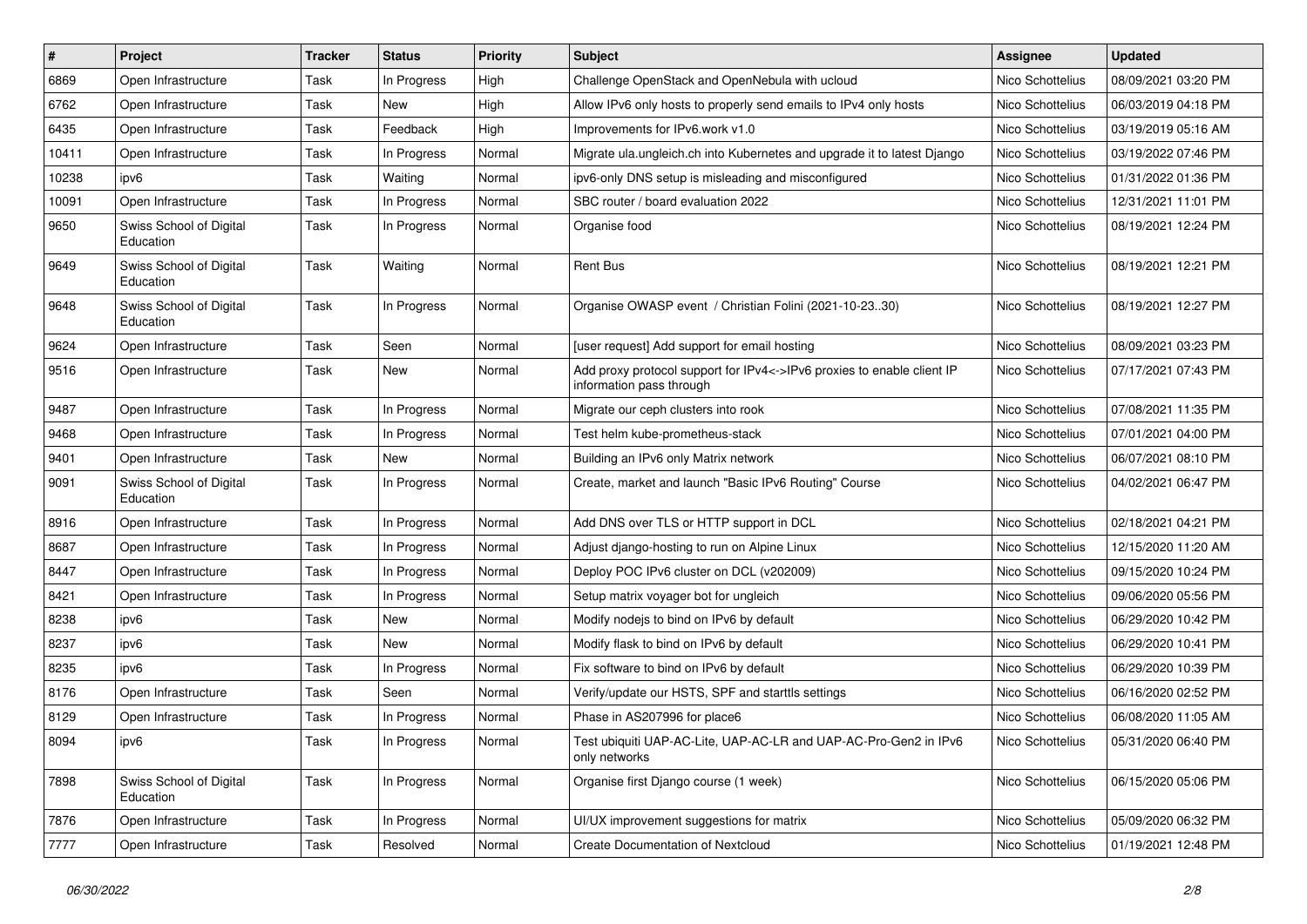| $\vert$ # | Project             | <b>Tracker</b> | <b>Status</b> | <b>Priority</b> | Subject                                                                            | <b>Assignee</b>  | <b>Updated</b>      |
|-----------|---------------------|----------------|---------------|-----------------|------------------------------------------------------------------------------------|------------------|---------------------|
| 7757      | Open Infrastructure | Task           | Seen          | Normal          | opennebula incorrectly re-uses vncs ports                                          | Nico Schottelius | 02/19/2020 02:28 PM |
| 7704      | ipv6                | Task           | In Progress   | Normal          | Regular vendor pings (1x/month) for IPv6 compatibility                             | Nico Schottelius | 02/08/2020 08:25 PM |
| 7689      | Open Infrastructure | Task           | Seen          | Normal          | Update certbot on several VMs                                                      | Nico Schottelius | 01/19/2021 12:48 PM |
| 7688      | Open Infrastructure | Task           | In Progress   | Normal          | Disable rp_filter on router2.place5 (alpine sets =1 on .all and .default)          | Nico Schottelius | 02/04/2020 05:28 PM |
| 7650      | Open Infrastructure | Task           | New           | Normal          | Synchronise opennebula VMs with etcd                                               | Nico Schottelius | 01/31/2020 07:13 PM |
| 7604      | Open Infrastructure | Task           | In Progress   | Normal          | Find out why ciara2 was not automatically detected to be offline                   | Nico Schottelius | 01/13/2020 07:30 PM |
| 7574      | ipv6                | Task           | New           | Normal          | Create and setup VM for prototype Smarthost                                        | Nico Schottelius | 01/06/2020 12:19 PM |
| 7573      | ipv6                | Task           | New           | Normal          | Spamlike message filtering                                                         | Nico Schottelius | 01/06/2020 12:15 PM |
| 7569      | ipv6                | Task           | New           | Normal          | IPv6 only DNS                                                                      | Nico Schottelius | 01/05/2020 04:12 PM |
| 7568      | ipv6                | Task           | New           | Normal          | Incoming SMTP IPv4 proxy                                                           | Nico Schottelius | 01/31/2022 01:09 PM |
| 7566      | ipv6                | Task           | Feedback      | Normal          | Outgoing SMTP smarthost                                                            | Nico Schottelius | 01/10/2020 09:44 PM |
| 7561      | Open Infrastructure | Task           | In Progress   | Normal          | Update mystrom switches to support IPv6 only networks                              | Nico Schottelius | 01/03/2020 05:35 PM |
| 7552      | Open Infrastructure | Task           | In Progress   | Normal          | Add some non-critical traffic to router1.place6                                    | Nico Schottelius | 01/02/2020 12:47 PM |
| 7456      | Open Infrastructure | Task           | New           | Normal          | Prototype support for IPv6 only mail servers                                       | Nico Schottelius | 12/10/2019 05:04 PM |
| 7405      | ipv6                | Task           | In Progress   | Normal          | Explore IPv6 compatible IoT devices                                                | Nico Schottelius | 12/02/2019 04:09 PM |
| 7291      | Open Infrastructure | Task           | New           | Normal          | Flow 6: as a sysadmin I want to know / install all requirements                    | Nico Schottelius | 11/02/2019 12:53 AM |
| 7285      | Open Infrastructure | Task           | In Progress   | Normal          | Flows to implement and do document for go live (parent)                            | Nico Schottelius | 08/09/2021 03:20 PM |
| 7284      | Open Infrastructure | Task           | In Progress   | Normal          | router1.place6 phase back in                                                       | Nico Schottelius | 06/15/2020 11:04 AM |
| 7278      | Open Infrastructure | Task           | In Progress   | Normal          | Define how networking works in ucloud                                              | Nico Schottelius | 10/31/2019 09:19 AM |
| 7249      | Open Infrastructure | Task           | Seen          | Normal          | Merge ucloud components into one repository                                        | Nico Schottelius | 10/25/2019 12:50 PM |
| 7242      | Open Infrastructure | Task           | In Progress   | Normal          | Test active-active IPv6/IPv4 configurations on routers                             | Nico Schottelius | 10/20/2019 05:10 PM |
| 7207      | Open Infrastructure | Task           | Feedback      | Normal          | Change/add etcd backend to ungleich-otp and rename it to uotp                      | Nico Schottelius | 10/09/2019 12:17 PM |
| 7206      | Open Infrastructure | Task           | In Progress   | Normal          | Create ucloud page under ungleich.ch/ucloud                                        | Nico Schottelius | 10/10/2019 06:41 PM |
| 7205      | Open Infrastructure | Task           | In Progress   | Normal          | Try 1: Installing ucloud on Arch Linux                                             | Nico Schottelius | 10/10/2019 07:37 PM |
| 7201      | Open Infrastructure | Task           | In Progress   | Normal          | Test BGP based virtual ip                                                          | Nico Schottelius | 10/03/2019 04:30 PM |
| 7187      | Open Infrastructure | Task           | Resolved      | Normal          | Configure prometheus blackbox exporter to monitor heise.de via IPv4 and<br>IPv6    | Nico Schottelius | 01/19/2021 12:48 PM |
| 7185      | Open Infrastructure | Task           | Seen          | Normal          | Setup network monitoring system on new off-site VPS                                | Nico Schottelius | 06/11/2020 09:36 AM |
| 7179      | Open Infrastructure | Task           | Waiting       | Normal          | Add Slowdown/Cooldown in TOTP verification/serializer                              | Nico Schottelius | 09/30/2019 11:51 AM |
| 7178      | Open Infrastructure | Task           | In Progress   | Normal          | Replace routers: router1.place5, router2.place5, router1.place6,<br>router2.place6 | Nico Schottelius | 08/09/2021 03:19 PM |
| 7153      | Open Infrastructure | Task           | In Progress   | Normal          | Experiment with full routing tables                                                | Nico Schottelius | 09/17/2019 05:24 PM |
| 7138      | Open Infrastructure | Task           | In Progress   | Normal          | Nico's open / next points for ucloud                                               | Nico Schottelius | 10/06/2019 07:22 AM |
| 7125      | Open Infrastructure | Task           | Feedback      | Normal          | Implement "ordering" and "products" with ucloud                                    | Nico Schottelius | 09/28/2019 04:36 PM |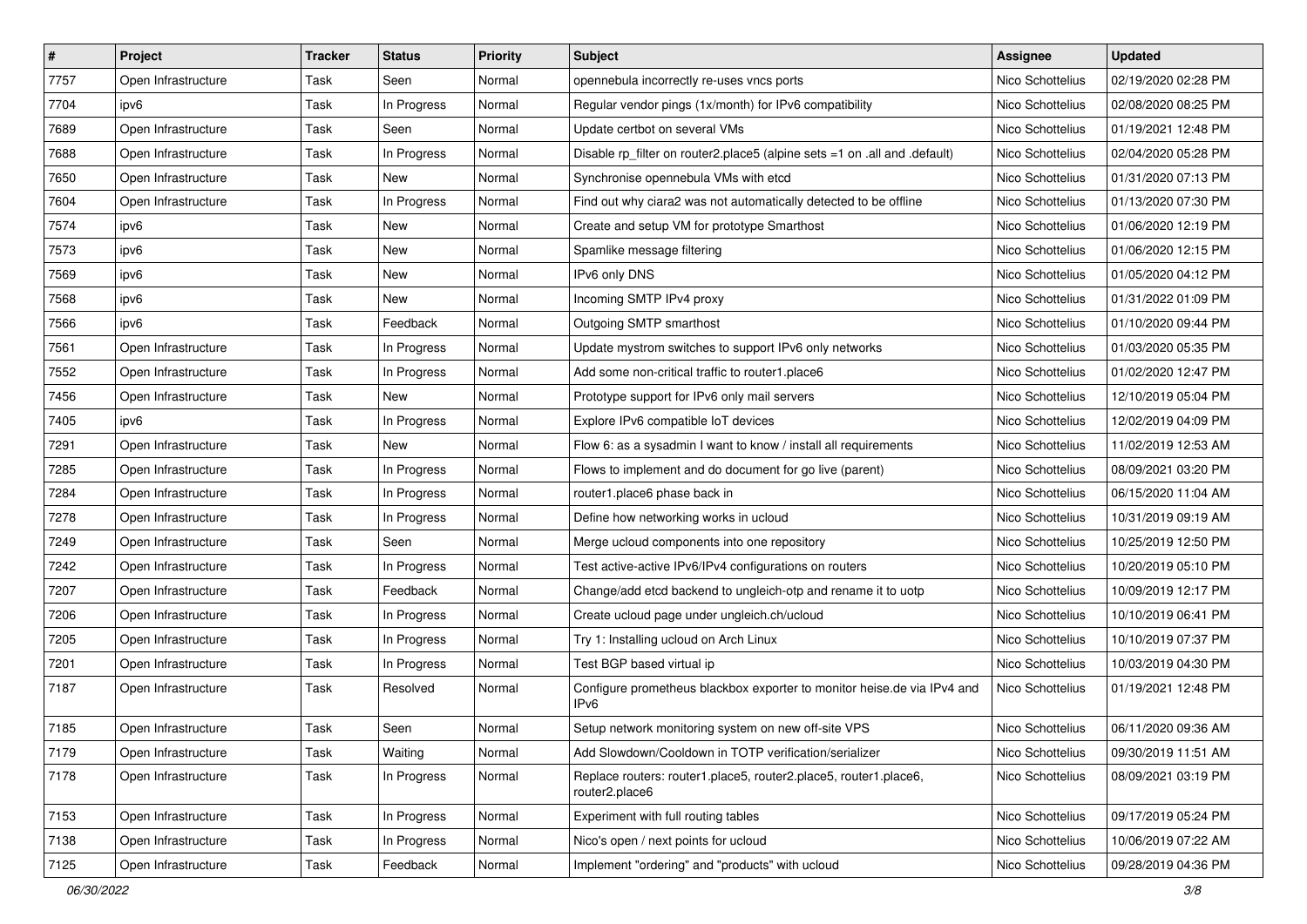| $\vert$ # | Project                              | <b>Tracker</b> | <b>Status</b> | <b>Priority</b> | Subject                                                                                        | Assignee               | <b>Updated</b>      |
|-----------|--------------------------------------|----------------|---------------|-----------------|------------------------------------------------------------------------------------------------|------------------------|---------------------|
| 7122      | Open Infrastructure                  | Task           | Resolved      | Normal          | Setup production etcd cluster in place6                                                        | Nico Schottelius       | 01/19/2021 12:48 PM |
| 7117      | Open Infrastructure                  | Task           | <b>New</b>    | Normal          | Make ungleich-otp better usable for the public                                                 | Nico Schottelius       | 09/05/2019 01:55 PM |
| 7044      | Open Infrastructure                  | Task           | New           | Normal          | Document IPv6 only NAT64 enabled client network issues                                         | Nico Schottelius       | 08/13/2019 10:47 AM |
| 7015      | ipv6                                 | Task           | In Progress   | Normal          | Create a decentralised, global display based on IPv6                                           | Nico Schottelius       | 07/31/2019 07:54 PM |
| 7009      | Open Infrastructure                  | Task           | In Progress   | Normal          | Find out why Alpine Linux hangs at boot when it does not have a link on a<br>device with dhcp  | Nico Schottelius       | 07/30/2019 08:02 PM |
| 6931      | Open Infrastructure                  | Task           | In Progress   | Normal          | ucloud-host                                                                                    | Nico Schottelius       | 09/28/2019 04:35 PM |
| 6919      | Open Infrastructure                  | Task           | <b>New</b>    | Normal          | Define incident / downtime notification channels and reaction times                            | Nico Schottelius       | 07/02/2019 07:18 PM |
| 6908      | Open Infrastructure                  | Task           | In Progress   | Normal          | ucloud v2 features                                                                             | Nico Schottelius       | 10/25/2019 12:58 PM |
| 6903      | Open Infrastructure                  | Task           | Seen          | Normal          | Create a cdist type for files.datacenterlight.ch                                               | Nico Schottelius       | 06/11/2020 09:34 AM |
| 6857      | Open Infrastructure                  | Task           | In Progress   | Normal          | Create ucloud-firewall                                                                         | Nico Schottelius       | 07/01/2020 11:46 AM |
| 6708      | Open Infrastructure                  | Task           | New           | Normal          | Create infrastructure usable for IPv6 workshops                                                | Nico Schottelius       | 05/19/2019 07:34 PM |
| 6696      | Open Infrastructure                  | Task           | <b>New</b>    | Normal          | Update documentation / instructions on how to login to a new VM                                | Nico Schottelius       | 05/17/2019 11:03 AM |
| 6693      | Open Infrastructure                  | Task           | In Progress   | Normal          | Document internal networking support, console features, floating IP options                    | Nico Schottelius       | 05/16/2019 03:55 PM |
| 6625      | queue                                | Task           | Feedback      | Normal          | Fix our dkim setup                                                                             | Nico Schottelius       | 10/17/2019 10:29 AM |
| 6541      | Open Infrastructure                  | Task           | In Progress   | Normal          | Monitor fans and power supplies                                                                | Nico Schottelius       | 01/19/2021 12:48 PM |
| 6406      | Open Infrastructure                  | Task           | New           | Normal          | Document our LDAP setup and make it publicly available                                         | Nico Schottelius       | 01/19/2021 12:48 PM |
| 6405      | ipv6                                 | Task           | New           | Normal          | Create a new IPv6 game (working title: IPv6 treasure hunt)                                     | Nico Schottelius       | 05/01/2019 11:38 PM |
| 6310      | Open Infrastructure                  | Task           | Waiting       | Normal          | [user request] Add OpenBSD images                                                              | Nico Schottelius       | 06/28/2019 11:46 PM |
| 6258      | Open Infrastructure                  | Task           | In Progress   | Normal          | Expose IPv6 vs. IPv4 statistics publicly                                                       | Nico Schottelius       | 12/23/2018 07:03 PM |
| 6255      | Open Infrastructure                  | Task           | In Progress   | Normal          | Find the right settings for kubernetes in ipv6 only settings                                   | Nico Schottelius       | 12/23/2018 11:14 PM |
| 6052      | Open Infrastructure                  | Task           | Seen          | Normal          | Document IPv6 routing service                                                                  | Nico Schottelius       | 11/11/2018 11:51 PM |
| 6049      | Open Infrastructure                  | Task           | New           | Normal          | Publish / document our Kubernetes / IPv6 experiences                                           | Nico Schottelius       | 11/11/2018 09:13 PM |
| 5929      | Open Infrastructure                  | Task           | New           | Normal          | Add public kubernetes support                                                                  | Nico Schottelius       | 11/01/2018 04:29 PM |
| 5928      | Open Infrastructure                  | Task           | New           | Normal          | Introduce API support for VM handling: create and delete operation (and<br>maybe image upload) | Nico Schottelius       | 11/01/2018 04:28 PM |
| 5882      | Open Infrastructure                  | Task           | In Progress   | Normal          | Document the netboot setup                                                                     | Nico Schottelius       | 10/25/2018 08:47 PM |
| 7382      | hack4glarus-2019-winter              | Task           | Waiting       | Normal          | Monitoring at a different level (BPF/Suricata/Cilium)                                          | Philipp Buehler        | 12/01/2019 11:40 AM |
| 7376      | hack4glarus-2019-winter              | Task           | In Progress   | Normal          | Packer+Vagrant for OpenBSD (cont'd)                                                            | <b>Philipp Buehler</b> | 12/01/2019 11:41 AM |
| 9294      | Swiss School of Digital<br>Education | Task           | New           | Normal          | Create plan for hosting Christian Folini and team                                              | Sanghee Kim            | 05/06/2021 03:09 PM |
| 8536      | Open Infrastructure                  | Task           | Feedback      | Normal          | Add Ubuntu 20.10 Support to DCL                                                                | Sanghee Kim            | 10/26/2020 03:13 PM |
| 8298      | Swiss School of Digital<br>Education | Task           | New           | Normal          | Promote the first django course that happens on 27th of July                                   | Sanghee Kim            | 07/17/2020 10:50 AM |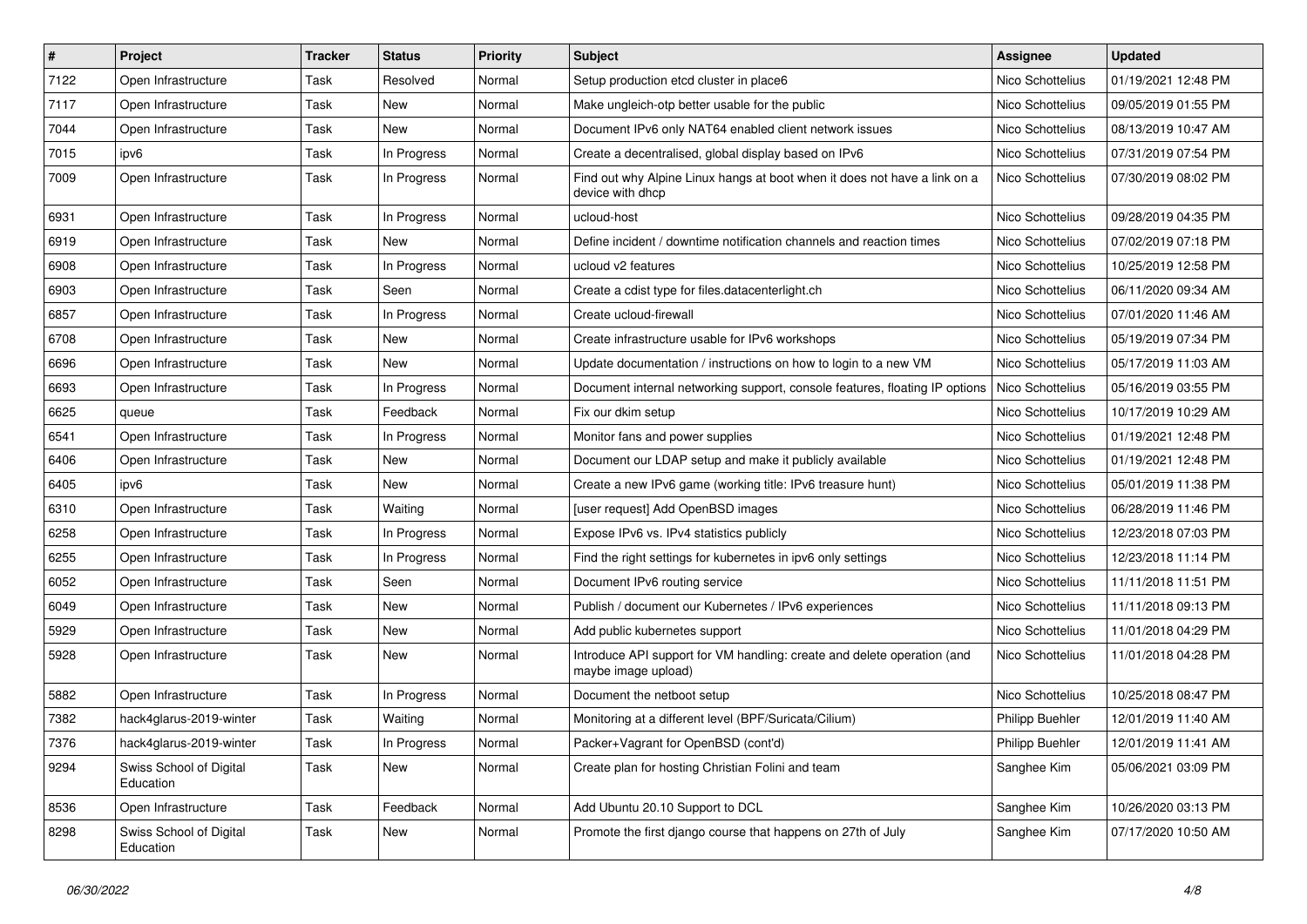| $\vert$ # | Project                              | Tracker | <b>Status</b> | <b>Priority</b> | Subject                                                                                                      | <b>Assignee</b>       | <b>Updated</b>      |
|-----------|--------------------------------------|---------|---------------|-----------------|--------------------------------------------------------------------------------------------------------------|-----------------------|---------------------|
| 7570      | ipv6                                 | Task    | Seen          | Normal          | Add more questions and answers to official FAQ                                                               | Sanghee Kim           | 01/08/2020 11:29 AM |
| 7186      | Open Infrastructure                  | Task    | <b>New</b>    | Normal          | Add support for general VPN including IPv4                                                                   | Sanghee Kim           | 01/13/2020 06:37 PM |
| 7184      | Open Infrastructure                  | Task    | Feedback      | Normal          | Create a mailing list for maintenance notifications                                                          | Sanghee Kim           | 10/18/2019 08:16 PM |
| 7086      | Open Infrastructure                  | Task    | New           | Normal          | [dynamicweb]Expose password reset option in the user dashboard                                               | Sanghee Kim           | 08/26/2019 02:29 PM |
| 7023      | Swiss School of Digital<br>Education | Task    | New           | Normal          | Create logo and register brand in Switzerland                                                                | Sanghee Kim           | 08/01/2019 10:48 PM |
| 6980      | Open Infrastructure                  | Task    | New           | Normal          | Research and publish how we deal / have to deal with court orders and<br>foreign authorities                 | Sanghee Kim           | 07/19/2019 12:12 PM |
| 7521      | Swiss School of Digital<br>Education | Task    | New           | Low             | Add IPv6 course offer                                                                                        | Sanghee Kim           | 12/21/2019 03:15 PM |
| 6468      | Open Infrastructure                  | Task    | New           | Normal          | When creating an account: Explain to the user that they get an activation<br>mail                            | William<br>Colmenares | 06/25/2019 05:31 PM |
| 6466      | Open Infrastructure                  | Task    | New           | Normal          | Fix the link in the password reset E-Mail [dynamicweb]                                                       | William<br>Colmenares | 06/26/2019 04:28 PM |
| 6467      | Open Infrastructure                  | Task    | New           | Low             | Add 2FA as an optional login security measurement                                                            | William<br>Colmenares | 03/19/2019 01:42 PM |
| 6794      | Open Infrastructure                  | Task    | In Progress   | Urgent          | Find out why request tracker crashes from time to time and fix it                                            | <b>Yury Komarov</b>   | 07/08/2019 03:33 PM |
| 6763      | Open Infrastructure                  | Task    | Seen          | Normal          | Mirror debian (maybe from / with help of debian.ethz.ch)                                                     | Yury Komarov          | 06/18/2019 03:13 PM |
| 6519      | queue                                | Task    | New           | Urgent          | Stabilisation spring 2019                                                                                    |                       | 06/26/2019 12:07 PM |
| 10614     | Hack4Glarus 2022 (summer)            | Task    | New           | Normal          | Evaluate Hitobito                                                                                            |                       | 06/12/2022 06:25 AM |
| 10239     | ipv6                                 | Task    | New           | Normal          | Recursive DNS, visible on IPv4, acting as a proxy to enable visibility of<br>data from IPv6 only DNS servers |                       | 01/31/2022 01:49 PM |
| 8716      | Open Infrastructure                  | Task    | <b>New</b>    | Normal          | Checkout support for RNG pass through / help to VMs                                                          |                       | 12/16/2020 12:53 PM |
| 8689      | Open Infrastructure                  | Task    | <b>New</b>    | Normal          | Test q-in-q multiple vlans with mikrotik <-> Linux                                                           |                       | 12/07/2021 12:48 AM |
| 8670      | Open Infrastructure                  | Task    | New           | Normal          | Turn "temper" into an openwrt upstream package                                                               |                       | 07/29/2021 08:15 PM |
| 8202      | Open Infrastructure                  | Task    | <b>New</b>    | Normal          | ceph upstream: ask for one more digit in ceph -s                                                             |                       | 02/10/2021 09:20 AM |
| 8201      | Open Infrastructure                  | Task    | New           | Normal          | Setup our own NTP pool                                                                                       |                       | 02/10/2021 09:20 AM |
| 8111      | Open Infrastructure                  | Task    | In Progress   | Normal          | Monitor unbound nodes                                                                                        |                       | 02/10/2021 09:21 AM |
| 8069      | Open Infrastructure                  | Task    | Waiting       | Normal          | Investigate potential bottleneck on storage/CEPH at DCL                                                      |                       | 05/29/2020 09:02 AM |
| 7953      | Open Infrastructure                  | Task    | New           | Normal          | Normalize user management                                                                                    |                       | 05/02/2020 11:23 AM |
| 7937      | Open Infrastructure                  | Task    | New           | Normal          | Estimate the effort to create matrix web client; create minimum sample                                       |                       | 12/01/2020 02:49 PM |
| 7930      | Open Infrastructure                  | Task    | Waiting       | Normal          | Monitoring LAN in place6                                                                                     |                       | 02/10/2021 09:26 AM |
| 7893      | Open Infrastructure                  | Task    | New           | Normal          | Remove TLS 1.0 and TLS 1.1 from our webhostings                                                              |                       | 03/31/2020 12:21 PM |
| 7601      | Open Infrastructure                  | Task    | Seen          | Normal          | Setup an SSH jump host                                                                                       |                       | 02/10/2021 09:04 AM |
| 7544      | Open Infrastructure                  | Task    | New           | Normal          | Write "beginner's guide" for datacenterlight customers                                                       |                       | 02/10/2021 09:07 AM |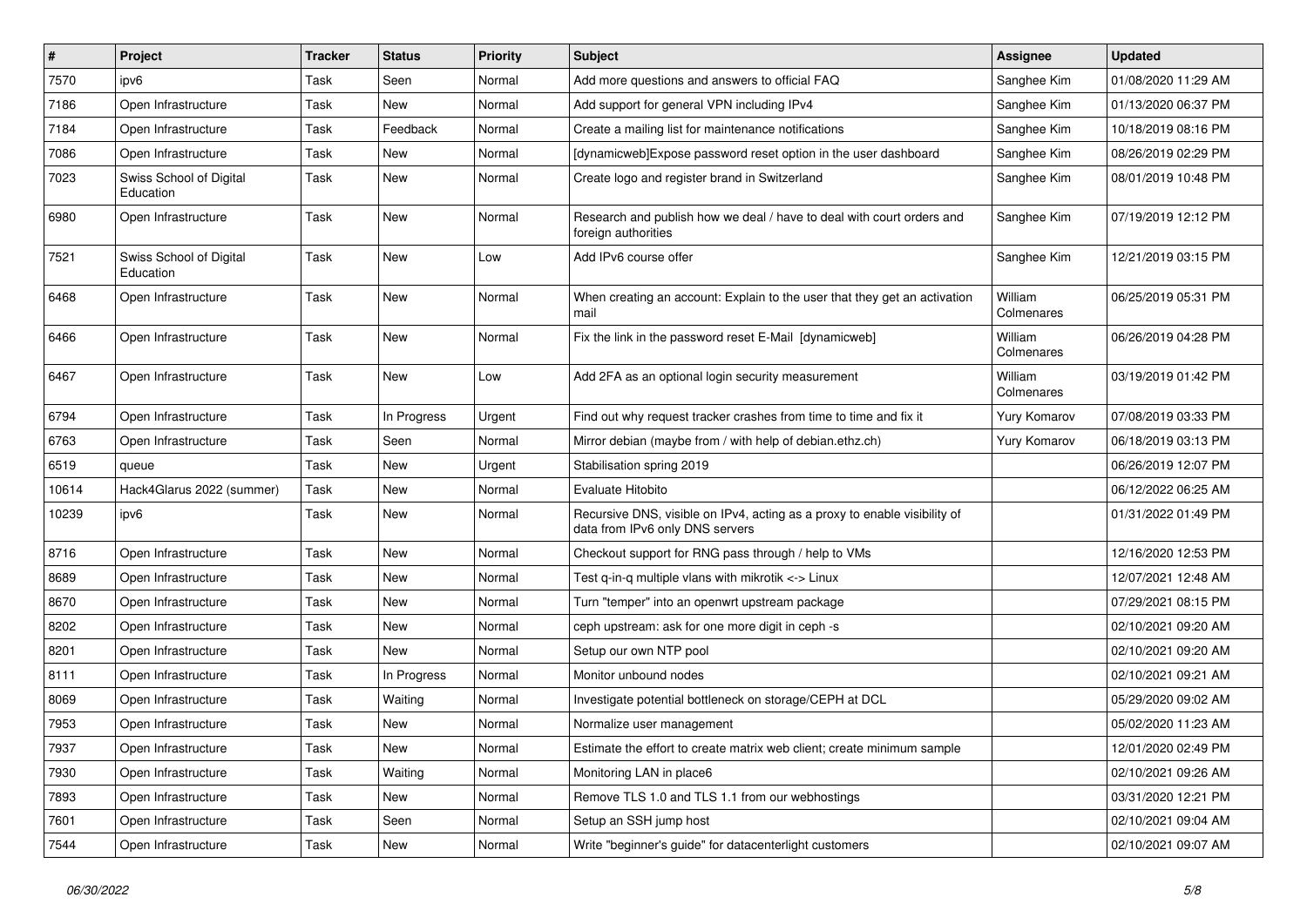| $\sharp$ | Project                 | <b>Tracker</b> | <b>Status</b> | <b>Priority</b> | Subject                                                                       | Assignee | <b>Updated</b>      |
|----------|-------------------------|----------------|---------------|-----------------|-------------------------------------------------------------------------------|----------|---------------------|
| 7503     | Open Infrastructure     | Task           | New           | Normal          | Create script to create new / updated OpenBSD image for OpenNebula            |          | 02/10/2021 09:11 AM |
| 7403     | Open Infrastructure     | Task           | <b>New</b>    | Normal          | Create customer friendly guide for ucloud                                     |          | 12/01/2020 02:43 PM |
| 7401     | Open Infrastructure     | Task           | New           | Normal          | Create ucloud package for python/alpine                                       |          | 12/01/2020 02:43 PM |
| 7399     | hack4glarus-2019-winter | Task           | New           | Normal          | presentations hack4glarus 2019 winter                                         |          | 12/01/2019 03:56 PM |
| 7397     | hack4glarus-2019-winter | Task           | New           | Normal          | Create a script to create a net-bootable alpine image                         |          | 11/30/2019 11:29 PM |
| 7387     | hack4glarus-2019-winter | Task           | New           | Normal          | Create an iPXE binary WITHOUT ipv4 support (only IPv6)                        |          | 11/30/2019 05:56 PM |
| 7385     | hack4glarus-2019-winter | Task           | New           | Normal          | Create a new service named "ipv6" that offers in ipv6 networkservices         |          | 11/30/2019 02:03 PM |
| 7381     | hack4glarus-2019-winter | Task           | Resolved      | Normal          | Monitor lorawan temperature sensors with prometheus + grafana                 |          | 11/30/2019 09:46 PM |
| 7378     | hack4glarus-2019-winter | Task           | In Progress   | Normal          | Document / explore on how to sensibly run docker with a /64                   |          | 11/30/2019 09:47 PM |
| 7368     | hack4glarus-2019-winter | Task           | New           | Normal          | Setup an ARM64 virtualisation server with alpine                              |          | 11/29/2019 11:58 AM |
| 7367     | hack4glarus-2019-winter | Task           | New           | Normal          | Setup ARM64 IPv6 only netbooting                                              |          | 11/29/2019 11:57 AM |
| 7359     | hack4glarus-2019-winter | Task           | New           | Normal          | Define how to properly use docker in ipv6 only networks                       |          | 11/29/2019 04:34 PM |
| 7358     | hack4glarus-2019-winter | Task           | New           | Normal          | Compare mastodon servers && create cdist manifest of the easier one           |          | 11/29/2019 11:18 AM |
| 7356     | hack4glarus-2019-winter | Task           | New           | Normal          | Provide the most awesome self hosted apps                                     |          | 11/29/2019 12:37 AM |
| 7354     | hack4glarus-2019-winter | Task           | New           | Normal          | Create a NAT4664 PoC                                                          |          | 11/28/2019 10:56 PM |
| 7352     | hack4glarus-2019-winter | Task           | New           | Normal          | Find a way to update mikrotik routers in IPv6 only networks                   |          | 11/28/2019 04:01 PM |
| 7350     | hack4glarus-2019-winter | Task           | New           | Normal          | Add automatic / scheduled configuration support to cdist                      |          | 11/28/2019 03:41 PM |
| 7349     | hack4glarus-2019-winter | Task           | New           | Normal          | Create a wifi bridge from Diesbach to Luchsingen                              |          | 11/28/2019 03:39 PM |
| 7348     | hack4glarus-2019-winter | Task           | New           | Normal          | Create a devuan ucloud image                                                  |          | 11/28/2019 03:38 PM |
| 7347     | hack4glarus-2019-winter | Task           | <b>New</b>    | Normal          | Create an Alpine ucloud image                                                 |          | 11/28/2019 03:38 PM |
| 7346     | hack4glarus-2019-winter | Task           | New           | Normal          | Create an OpenBSD ucloud image                                                |          | 11/28/2019 03:37 PM |
| 7344     | hack4glarus-2019-winter | Task           | New           | Normal          | Create a matrix/mattermost bridge to chat.ungleich.ch and a cdist type for it |          | 11/28/2019 03:36 PM |
| 7343     | hack4glarus-2019-winter | Task           | New           | Normal          | Create an automated routing daemon (IPv6)                                     |          | 11/28/2019 01:51 PM |
| 7342     | hack4glarus-2019-winter | Task           | New           | Normal          | Create an RFC for adding DoT and DoH options to IPv6 router<br>advertisements |          | 11/28/2019 01:45 PM |
| 7341     | hack4glarus-2019-winter | Task           | New           | Normal          | Port ucloud to OpenBSD                                                        |          | 11/28/2019 01:45 PM |
| 7295     | Open Infrastructure     | Task           | New           | Normal          | Flow 10: as a sysadmin, I want to be able to see statistics                   |          | 12/01/2020 02:43 PM |
| 7293     | Open Infrastructure     | Task           | New           | Normal          | Flow 8: As a user I want to be able to order a new network and use it         |          | 12/01/2020 02:43 PM |
| 7292     | Open Infrastructure     | Task           | New           | Normal          | Flow 7: as a sysadmin I want to be able to migrate VMs                        |          | 12/01/2020 02:43 PM |
| 7290     | Open Infrastructure     | Task           | New           | Normal          | Flow 5: as a user I want to map an IPv4 address to another VM                 |          | 12/01/2020 02:43 PM |
| 7289     | Open Infrastructure     | Task           | New           | Normal          | Flow 4: As a user I want to have a dualstack reachable VM                     |          | 12/01/2020 02:43 PM |
| 7288     | Open Infrastructure     | Task           | New           | Normal          | Flow 3: As a user I want to order a VM with my own OS (IPv6 only)             |          | 12/01/2020 02:43 PM |
| 7287     | Open Infrastructure     | Task           | New           | Normal          | Flow 2: As a user I want to order an IPv6 only VM (via cli) (existing OS)     |          | 12/01/2020 02:43 PM |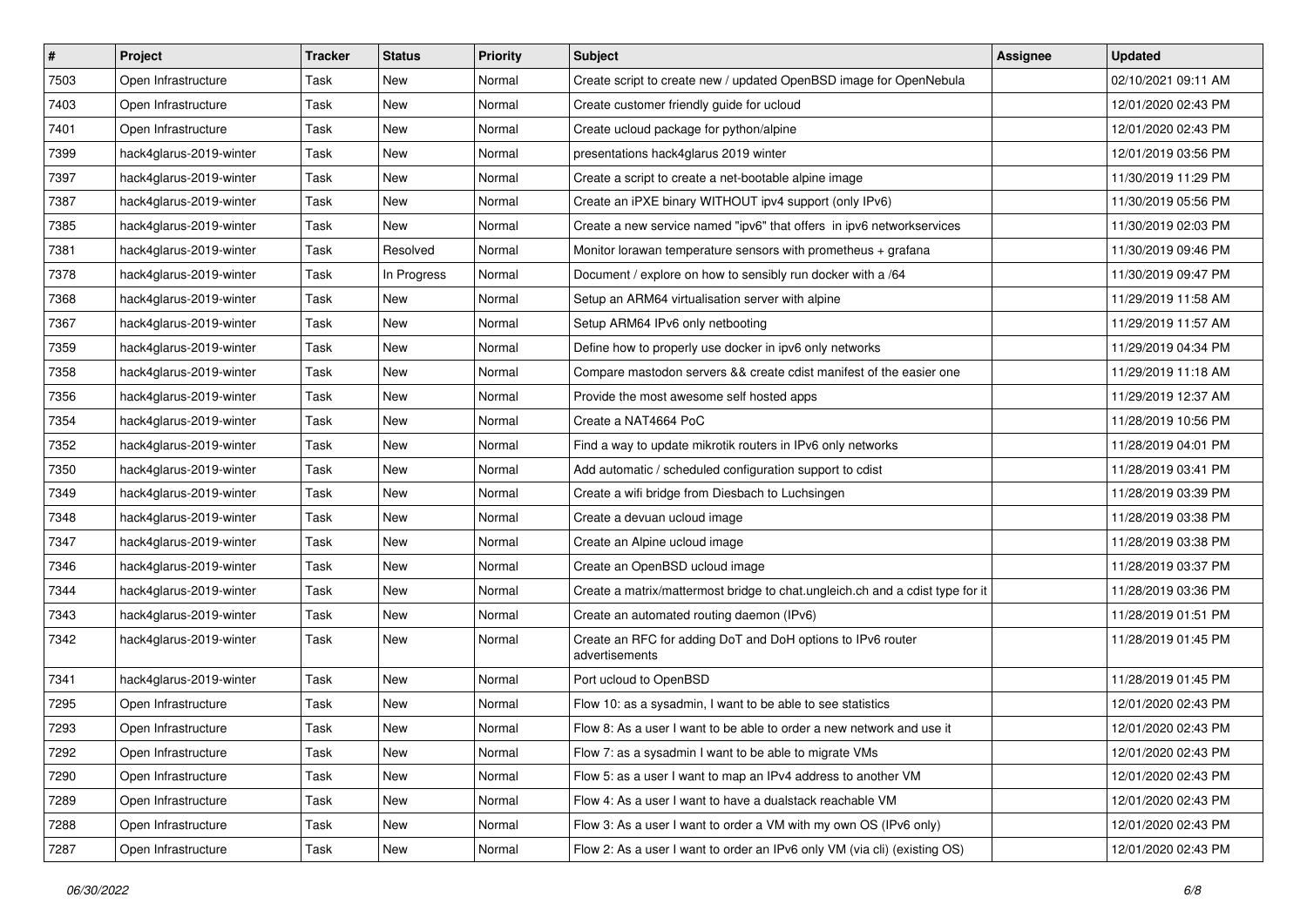| $\sharp$ | Project             | <b>Tracker</b> | <b>Status</b> | <b>Priority</b> | Subject                                                                                          | Assignee | <b>Updated</b>      |
|----------|---------------------|----------------|---------------|-----------------|--------------------------------------------------------------------------------------------------|----------|---------------------|
| 7229     | Open Infrastructure | Task           | New           | Normal          | Make letsencrypt nginx cert to work on alpine                                                    |          | 10/14/2019 12:23 PM |
| 7087     | Open Infrastructure | Task           | New           | Normal          | [dynamicweb] Remove password in email and replace it with a link to set it<br>via dashboard      |          | 08/26/2019 01:57 PM |
| 7053     | Open Infrastructure | Task           | New           | Normal          | Make nodejs/npm work on IPv6 only hosts                                                          |          | 08/16/2019 10:52 AM |
| 7033     | Open Infrastructure | Task           | New           | Normal          | [dynamicweb] Payment fails without a proper message                                              |          | 08/07/2019 06:20 PM |
| 7010     | Open Infrastructure | Task           | Waiting       | Normal          | Fix Alpine Linux installer to support serial && push it upstream                                 |          | 06/11/2020 09:35 AM |
| 6996     | Open Infrastructure | Task           | New           | Normal          | ucloud-pay v2: add support for retrieving payments from ZKB                                      |          | 07/24/2019 05:40 PM |
| 6995     | Open Infrastructure | Task           | New           | Normal          | ucloud-pay v1: Implement payment support into ucloud                                             |          | 07/24/2019 05:39 PM |
| 6981     | queue               | Task           | New           | Normal          | Add encryption/signing of messages into RT (support.ungleich.ch)                                 |          | 07/18/2019 11:13 AM |
| 6915     | Open Infrastructure | Task           | Seen          | Normal          | Introduce host status' and over/underbooking constraints                                         |          | 12/01/2020 02:43 PM |
| 6904     | Open Infrastructure | Task           | In Progress   | Normal          | Implement ucloud-image-store management                                                          |          | 12/01/2020 02:43 PM |
| 6900     | Open Infrastructure | Task           | In Progress   | Normal          | Allow creating an image from a file in ucloud-api and ucloud-cli                                 |          | 12/01/2020 02:43 PM |
| 6899     | Open Infrastructure | Task           | In Progress   | Normal          | Create ucloud-file-scan service                                                                  |          | 12/01/2020 02:43 PM |
| 6897     | Open Infrastructure | Task           | In Progress   | Normal          | Create ucloud-image service                                                                      |          | 12/01/2020 02:48 PM |
| 6811     | queue               | Task           | New           | Normal          | Create a new easy to use cloud / vmm manager [project name: Kraut<br>cloud, crown cloud, ucloud] |          | 06/09/2019 02:28 AM |
| 6810     | queue               | Task           | New           | Normal          | Add a wireguard prometheus exporter to our infrastructure                                        |          | 07/17/2019 07:06 PM |
| 6727     | Open Infrastructure | Task           | New           | Normal          | Create a terraform provider                                                                      |          | 05/23/2019 04:12 PM |
| 6720     | Open Infrastructure | Task           | New           | Normal          | Create a proxy to reduce latency of package downloads                                            |          | 05/22/2019 04:22 PM |
| 6712     | Open Infrastructure | Task           | New           | Normal          | Rework public key management on the DCL website                                                  |          | 05/20/2019 09:27 PM |
| 6685     | queue               | Task           | New           | Normal          | Implement game challenges 1-6                                                                    |          | 06/23/2019 07:02 PM |
| 6679     | queue               | Task           | New           | Normal          | Create ungleich game, a flask based game to show system engineering<br>skills                    |          | 11/06/2019 11:54 AM |
| 6452     | queue               | Task           | New           | Normal          | Create a new django micro service: IPv6 wishlist                                                 |          | 07/21/2019 08:43 PM |
| 6437     | Open Infrastructure | Task           | New           | Normal          | build opennebula ARM64 Packages                                                                  |          | 05/01/2019 11:33 AM |
| 6395     | Open Infrastructure | Task           | New           | Normal          | Add a FreeBSD NOINET image for ipv6onlyhosting.com                                               |          | 05/01/2019 10:59 AM |
| 6211     | queue               | Task           | New           | Normal          | Change nftrules on routers to DROP by default                                                    |          | 06/28/2019 12:21 PM |
| 6068     | queue               | Task           | New           | Normal          | Move redash (lorawan.ungleich.ch) to a new IPv6 only VM in place6                                |          | 06/23/2019 06:53 PM |
| 5930     | queue               | Task           | Waiting       | Normal          | [user request] Evaluate, if we can replace google analytics with<br>https://matomo.org/          |          | 02/10/2021 08:49 AM |
| 5808     | queue               | Task           | New           | Normal          | Provide 2 ntp servers: one in place5, one in place6 and join the ntp pool                        |          | 06/23/2019 06:55 PM |
| 5789     | queue               | Task           | New           | Normal          | Some issues to be cleared about userservice                                                      |          | 06/23/2019 06:55 PM |
| 5753     | Open Infrastructure | Task           | New           | Normal          | Create Linux beginners guide                                                                     |          | 05/01/2019 11:32 AM |
| 5695     | queue               | Task           | New           | Normal          | Create micro service that broadcasts events from opennebula on our<br>message bus                |          | 06/23/2019 06:57 PM |